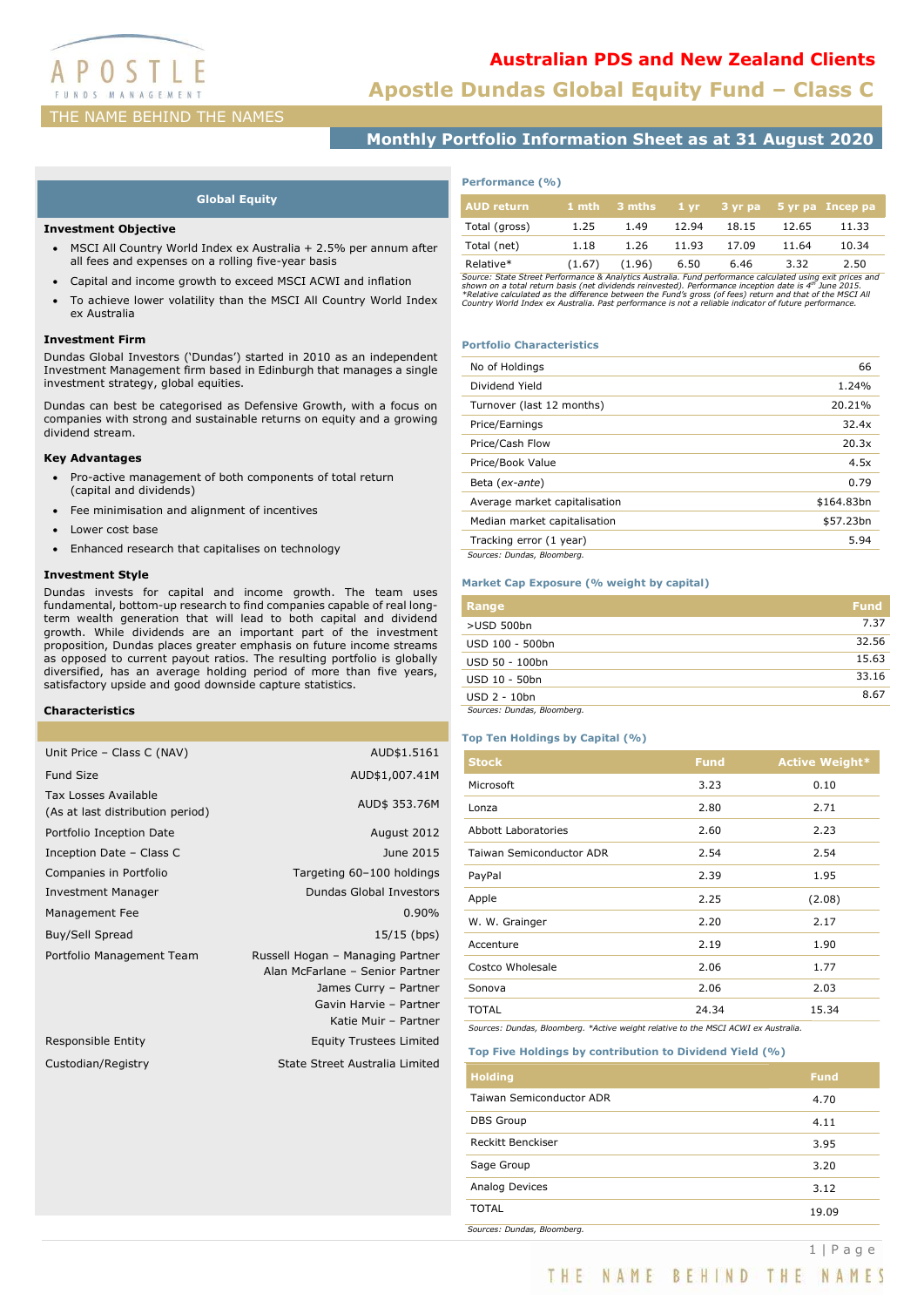# THE NAME BEHIND THE NAMES

# Apostle Dundas Global Equity Fund – Class C

# Monthly Portfolio Information Sheet as at 31 August 2020

## Regional Allocation (%)

| <b>Country</b>          | Fund  | <b>Active Weight*</b> |
|-------------------------|-------|-----------------------|
| <b>United States</b>    | 45.99 | (12.08)               |
| Switzerland             | 8.65  | 5.60                  |
| France                  | 8.48  | 5.62                  |
| Japan                   | 7.43  | 0.68                  |
| United Kingdom          | 6.50  | 2.64                  |
| Denmark                 | 3.42  | 2.76                  |
| <b>Emerging Markets</b> | 3.80  | (7.79)                |
| Ireland                 | 2.19  | 1.20                  |
| Germany                 | 2.19  | (0.37)                |
| Netherlands             | 1.86  | 0.57                  |
| Spain                   | 1.31  | 0.68                  |
| Hong Kong               | 1.24  | (0.05)                |
| Sweden                  | 1.20  | 0.36                  |
| Canada                  | 1.15  | (1.72)                |
| Norway                  | 1.06  | 0.90                  |
| Singapore               | 0.91  | 0.63                  |

Sources: Dundas, Bloomberg. \*Active Weight relative to the MSCI ACWI ex Australia.

### Sector Exposure (%)

| <b>Sector</b>                 | <b>Fund</b> | <b>Active Weight*</b> |
|-------------------------------|-------------|-----------------------|
| <b>Information Technology</b> | 29.64       | 7.55                  |
| <b>Health Care</b>            | 24.43       | 12.14                 |
| <b>Consumer Staples</b>       | 10.63       | 2.77                  |
| Financials                    | 8.71        | (3.79)                |
| <b>Industrials</b>            | 7.19        | (2.32)                |
| Materials                     | 6.18        | 1.78                  |
| Consumer Discretionary        | 5.62        | (7.30)                |
| <b>Communication Services</b> | 4.98        | (4.65)                |
| Energy                        |             | (3.12)                |
| Real Estate                   |             | (2.66)                |
| Utilities                     |             | (3.02)                |
| Cash                          | 2.61        | 2.61                  |

Sources: Dundas, Bloomberg. \*Active Weight relative to the MSCI ACWI ex Australia.

## Performance and Portfolio Comment – August 2020 Market overview

Measured by the ACWI ex Australia benchmark index in Australian Dollars, global equity markets rose 2.92% in August and now sit only 0.25% lower than the level at the start of 2020. During the month the US Dollar currency index was down a further 1.2%, interest rates (measured by bond yields) rose while gold broke its five-month winning streak and WTI crude oil gained nearly 6% (all expressed in US\$).

North America was the best performing major region rising 4.19% with US equities finishing higher for a fifth straight month and hitting a new record high. Asia Pacific rose 1.96%, with a better performance from its largest market Japan (+4.37%) while China (+2.99%) continued its strong run. Europe lagged but still delivered a positive return (+1.07%) led by Germany (+3.34%) and France (+1.43%) while the UK was largely unchanged (+0.05%) and Switzerland fell (-0.60%).

August was another month with a wide dispersion in sector returns. Consumer Discretionary led the pack with a further gain of 8.83% as businesses leveraged to the economic reopening – retail, airlines, hotels and cruise lines did particularly well. Information Technology (+5.91%) continued its strong performance driven by the US big tech names. Good returns also came from Industrials (+5.05%) and Communication Services (+3.48%), with more modest performance from Materials (+1.59%) and Financials (+1.30%). The worst performer was Utilities, falling 4.63%. Energy (-1.82%) and Real Estate (-1.50%) continued their weak performance run while defensive sectors Health Care (-1.19%) and Consumer Staples (-0.36%) also lagged.

### Performance overview

Over the past 12 months, the Fund has delivered a total return gross of fees of 12.94% while the benchmark index gained 6.44%. For the calendar year to date, the Fund returned 5.38% against a benchmark decline of 0.25%. In August the Fund rose 1.25%, a relative performance of -1.67%.

Stock selection was the driver of relative performance with the Fund's I.T. holdings lagging those of the benchmark. Over exposure to Health Care and under exposure to the top performing Consumer Discretionary sector were the other main detractors while good stock selection in Financials and Communications Services plus no Utilities, Energy or Real Estate sector holdings were key contributors. By region, exposure to European markets and stock selection within Europe was the biggest driver of relative performance. Under exposure to strong North American markets and US stock selection also detracted whilst stock selection in Asia Pacific was the key positive.

The top stock performers were led by Norwegian-listed recycling and sorting specialist Tomra Systems (+15.10%) which was added to the Fund in January following a review of the waste management industry. Other top contributors were: two Japanese firms; beauty company Kosé (+13.38%) and blood diagnostics firm Sysmex (+10.07%); and Asian life insurers AIA Group (10.47%) and Prudential (+9.67%). The biggest detractors were Health Care investments; pharma outsourced manufacturer Lonza (-3.44%), clinical diagnostics firm **bioMerieux** (-9.41%) and blood plasma specialist **Grifols** (-9.83%). Other key detractors were chip maker **Taiwan Semiconductor** (-2.58%) and **Apple** (+17.98%), the latter due to its larger benchmark weighting.

#### Dividends

August saw six new dividend declarations. **Novo Nordisk**, the global leader in diabetes treatments, raised its interim dividend by 8.3%. Also providing shareholders with an increase were Asian life insurer AIA Group and consumer products supplier International Flavors & Fragrances (IFF). Global drinks giant Diageo maintained its final dividend at last year's level whilst Singaporean lender **DBS Group** cut its quarterly dividend by 40% after the local regulator requested a curb on bank payouts to ensure capital buffers remain ample given the economic uncertainty. Finally, UK-listed **Prudential**, which last year spun-out its asset management business **M&G** pic to shareholders as it focuses on the high growth market for Asian life insurance, announced a new capital allocation policy aligned with this new business strategy and declared a US Dollar denominated interim dividend.

#### Portfolio changes

There were no full sales or new purchases during the month.

### **Contacts**

Apostle Funds Management Pty Limited Level 25, 259 George St Sydney NSW 2000 T +61 2 8278 9554 F +61 2 9247 9976 www.apostlefm.com.au

Equity Trustees Limited GPO Box 2307 Melbourne VIC 3001 T +61 3 8623 5000 www.eqt.com.au/~/media/equitytrustees/files/instofunds/apostle/dundasglobal-equity-fund-class-c-nz-pds.pdf

2 | P a g e